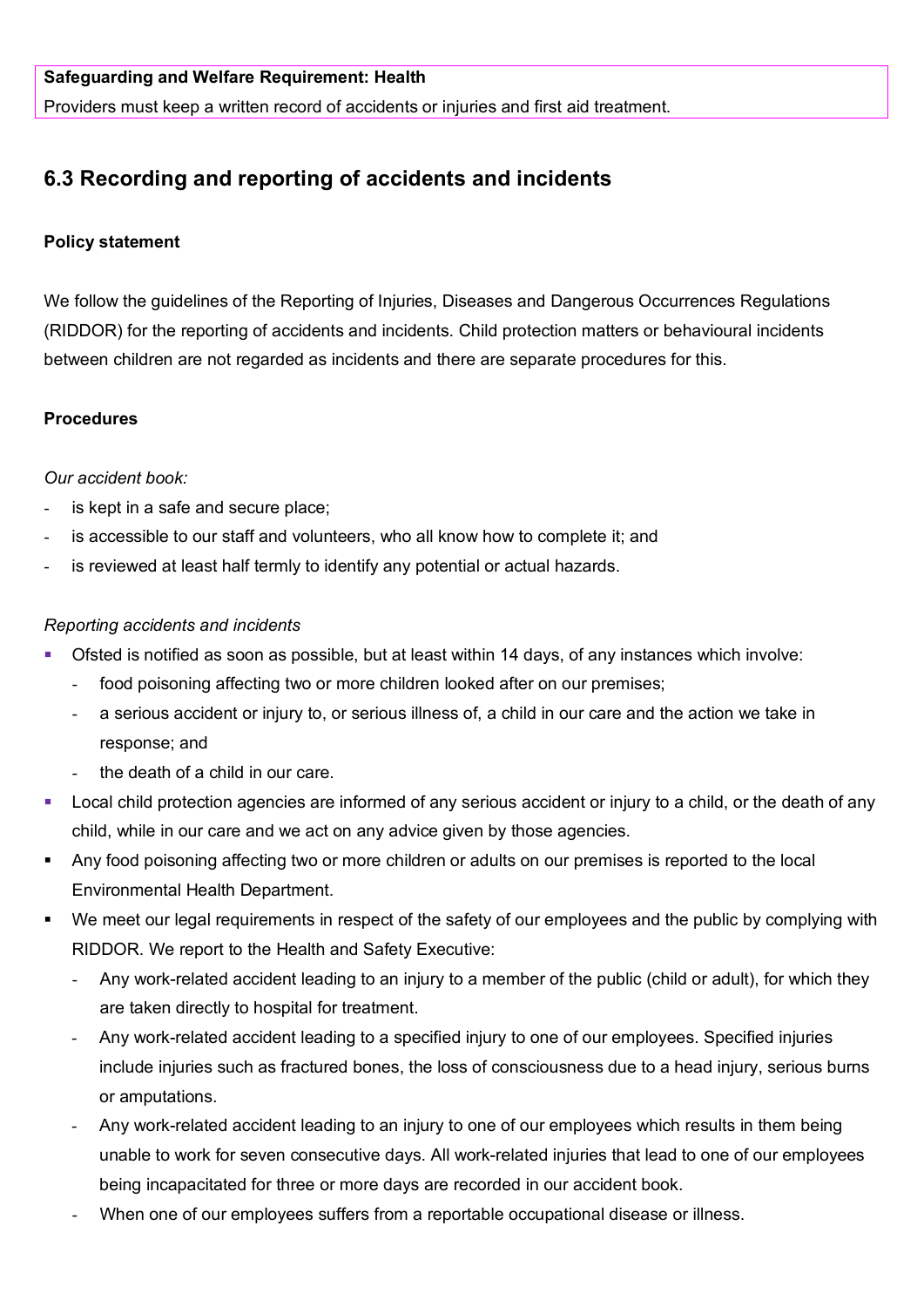- Any death, of a child or adult, that occurs in connection with a work-related accident.
- Any dangerous occurrences. This may be an event that causes injury or fatalities or an event that does not cause an accident, but could have done; such as a gas leak.
- Information for reporting incidents to the Health and Safety Executive is provided in the Pre-school Learning Alliance's Accident Record publication. Any dangerous occurrence is recorded in our incident book (see below).

#### *Incident book*

- We have ready access to telephone numbers for emergency services, including the local police. Where we rent premises we ensure we have access to the person responsible and that there is a shared procedure for dealing with emergencies.
- We ensure that our staff and volunteers carry out all health and safety procedures to minimise risk and that they know what to do in an emergency.
- $\blacksquare$  On discovery of an incident, we report it to the appropriate emergency services fire, police, ambulance if those services are needed.
- If an incident occurs before any children arrive, our manager risk assesses this situation and decides if the premises are safe to receive children. Our manager may decide to offer a limited service or to close the setting.
- Where an incident occurs whilst the children are in our care and it is necessary to evacuate the premises/area, we follow the procedures in our Fire Safety and Emergency Evacuation Policy or, when on an outing, the procedures identified in the risk assessment for the outing.
- If a crime may have been committed, we ask all adults witness to the incident make a witness statement including the date and time of the incident, what they saw or heard, what they did about it and their full name and signature.
- We keep an incident book for recording major incidents, including some of those that that are reportable to the Health and Safety Executive as above.
- These incidents include:
	- a break in, burglary, or theft of personal or our setting's property;
	- an intruder gaining unauthorised access to our premises;
	- a fire, flood, gas leak or electrical failure;
	- an attack on an adult or child on our premises or nearby;
	- any racist incident involving families or our staff on the setting's premises;
	- a notifiable disease or illness, or an outbreak of food poisoning affecting two or more children looked after on our premises;
	- the death of a child or adult; and
	- a terrorist attack, or threat of one.
- In the incident book we record the date and time of the incident, nature of the event, who was affected, what was done about it or if it was reported to the police, and if so a crime number. Any follow up, or insurance claim made, is also recorded.